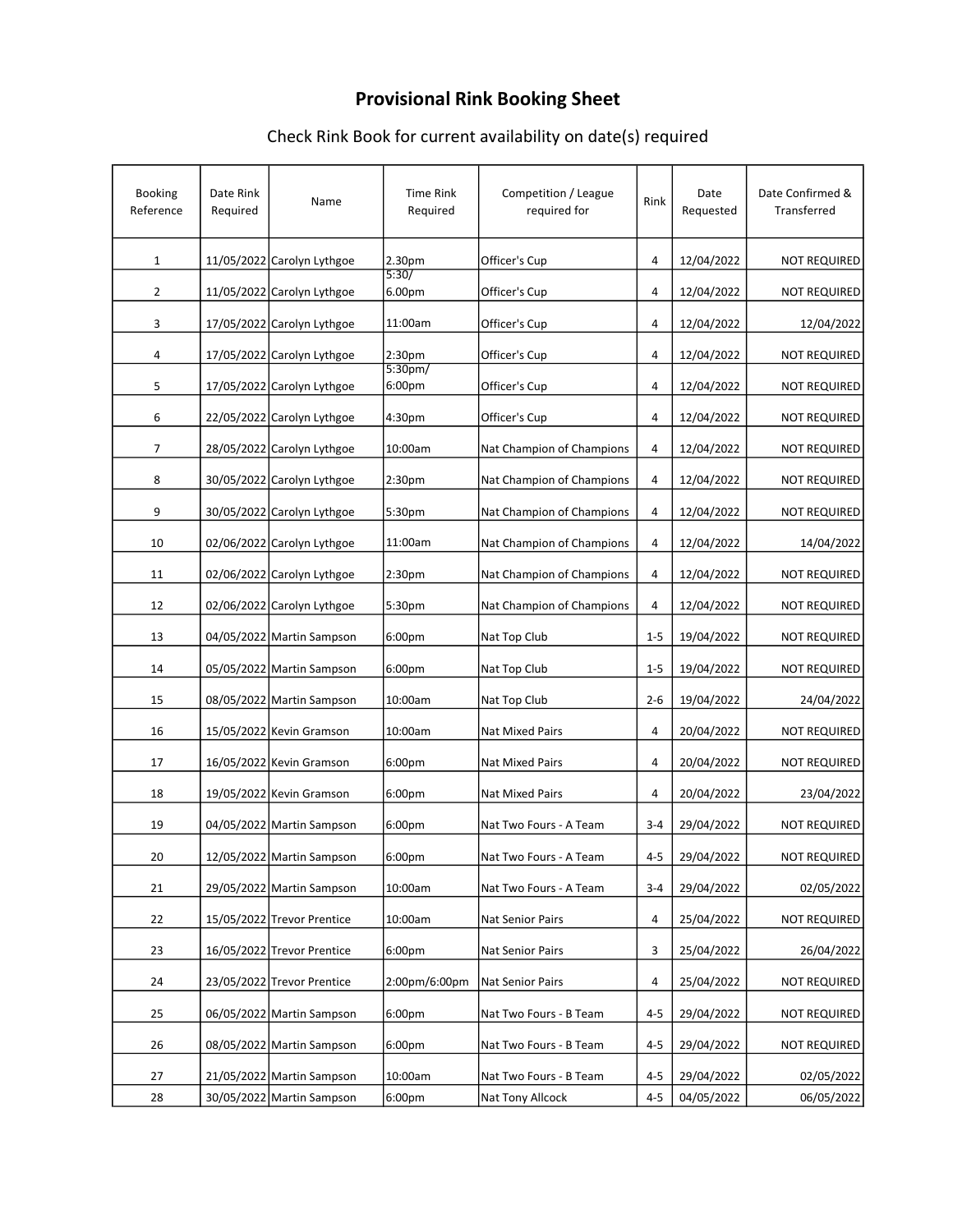# Rink Booking Sheet

### Check Rink Book for current availability on date(s) required

| <b>Booking</b><br>Reference | Date Rink<br>Required | Name                       | <b>Time Rink</b><br>Required | Competition / League<br>required for | Rink           | Date Booked | Date Confirmed &<br>Transferred |
|-----------------------------|-----------------------|----------------------------|------------------------------|--------------------------------------|----------------|-------------|---------------------------------|
| 29                          |                       | 01/06/2022 Martin Sampson  | 6:00 <sub>pm</sub>           | Nat Tony Allcock                     | $4 - 5$        | 04/05/2022  | <b>NOT REQUIRED</b>             |
| 30                          |                       | 12/06/2022 Martin Sampson  | 6:00 <sub>pm</sub>           | Nat Tony Allcock                     | $4 - 5$        | 04/05/2022  | <b>NOT REQUIRED</b>             |
| 31                          |                       | 18/05/2022 James Shilly    | 6.00pm                       | <b>A&amp;D Pairs</b>                 | 5              | 11/05/2022  | <b>NOT REQUIRED</b>             |
| 32                          |                       | 29/05/2022 Tony Woolf      | 4.00 pm                      | <b>Nat Mixed Pairs</b>               | 3              | 21/05/2022  | <b>NOT REQUIRED</b>             |
| 33                          |                       | 01/06/2022 Tony Woolf      | 6.00 pm                      | <b>Nat Mixed Pairs</b>               | 4              | 21/05/2022  | 23/05/2022                      |
| 34                          |                       | 08/06/2022 Tony Woolf      | 6.00 pm                      | Nat Mixed Pairs                      | 4              | 21/05/2022  | <b>NOT REQUIRED</b>             |
| 35                          |                       | 03/06/2022 Trevor Prentice | 6:00pm                       | <b>Nat Senior Pairs</b>              | 4              | 25/05/2022  | <b>NOT REQUIRED</b>             |
| 36                          |                       | 04/06/2022 Trevor Prentice | 10:00am                      | Nat Senior Pairs                     | 4              | 25/05/2022  | 25/05/2022                      |
| 37                          |                       | 06/06/2022 Trevor Prentice | 6:00pm                       | Nat Senior Pairs                     | 4              | 25/05/2022  | <b>NOT REQUIRED</b>             |
| 38                          |                       | 29/05/2022 Trevor Prentice | 10:00am                      | Surrey Officers Bowl                 | $\overline{2}$ | 25/05/2022  | <b>NOT REQUIRED</b>             |
| 39                          |                       | 01/06/2022 Trevor Prentice | 2:30 <sub>pm</sub>           | Surrey Officers Bowl                 | 3              | 25/05/2022  | 26/05/2022                      |
| 40                          |                       | 03/06/2022 Trevor Prentice | 2:30pm/6:00pm                | Surrey Officers Bowl                 | 4              | 25/05/2022  | <b>NOT REQUIRED</b>             |
| 41                          | 18/06/2022 Peter Legg |                            | 10:00am                      | <b>Surrey Mixed Fours</b>            | 4              | 27/05/2022  | <b>NOT REQUIRED</b>             |
| 42                          | 20/06/2022 Peter Legg |                            | 6:00pm                       | <b>Surrey Mixed Pairs</b>            | 4              | 27/05/2022  | 31/05/2022                      |
| 43                          | 24/06/2022 Peter Legg |                            | 6:00 <sub>pm</sub>           | <b>Surrey Mixed Pairs</b>            | 4              | 27/05/2022  | <b>NOT REQUIRED</b>             |
| 44                          |                       | 13/06/2022 Martin Sampson  | 2.30pm                       | Officer's Cup                        | 6              | 31/05/2022  | <b>NOT REQUIRED</b>             |
| 45                          |                       | 14/06/2022 Martin Sampson  | 2.30pm                       | Officer's Cup                        | 6              | 31/05/2022  | <b>NOT REQUIRED</b>             |
| 46                          |                       | 15/06/2022 Martin Sampson  | 2.30pm                       | Officer's Cup                        | 6              | 31/05/2022  | <b>NOT REQUIRED</b>             |
| 47                          |                       | 16/06/2022 Martin Sampson  | 6.00pm                       | Officer's Cup                        | 6              | 31/05/2022  | <b>NOT REQUIRED</b>             |
| 48                          |                       | 05/08/2022 Martin Sampson  | 6.00pm                       | Nat 2 Fours                          | 6              | 31/05/2022  | NOT REQUIRED                    |
| 49                          |                       | 08/08/2022 Martin Sampson  | 6.00pm                       | Nat 2 Fours                          | 6              | 31/05/2022  | <b>NOT REQUIRED</b>             |
|                             |                       |                            | 6.00pm                       |                                      | 6              |             | 03/06/2022                      |
| 50                          |                       | 12/08/2022 Martin Sampson  |                              | Nat 2 Fours                          |                | 31/05/2022  |                                 |
| 51                          |                       | 18/06/2022 Carolyn Lythgoe | 10.00am                      | <b>Tony Allcock</b>                  | 4              | 05/06/2022  | <b>NOT REQUIRED</b>             |
| 52                          |                       | 18/06/2022 Carolyn Lythgoe | 10.00am                      | <b>Tony Allcock</b>                  | 5              | 05/06/2022  | <b>NOT REQUIRED</b>             |
| 53                          |                       | 19/06/2022 Carolyn Lythgoe | 6.00pm                       | <b>Tony Allcock</b>                  | 4              | 05/06/2022  | 07/06/2022                      |
| 54                          |                       | 19/06/2022 Carolyn Lythgoe | 6.00pm                       | <b>Tony Allcock</b>                  | 5              | 05/06/2022  | 07/06/2022                      |
| 55                          |                       | 26/06/2022 Carolyn Lythgoe | 10.00am                      | <b>Tony Allcock</b>                  | $\overline{2}$ | 05/06/2022  | NOT REQUIRED                    |
| 56                          |                       | 26/06/2022 Carolyn Lythgoe | 10.00am                      | <b>Tony Allcock</b>                  | 4              | 05/06/2022  | <b>NOT REQUIRED</b>             |